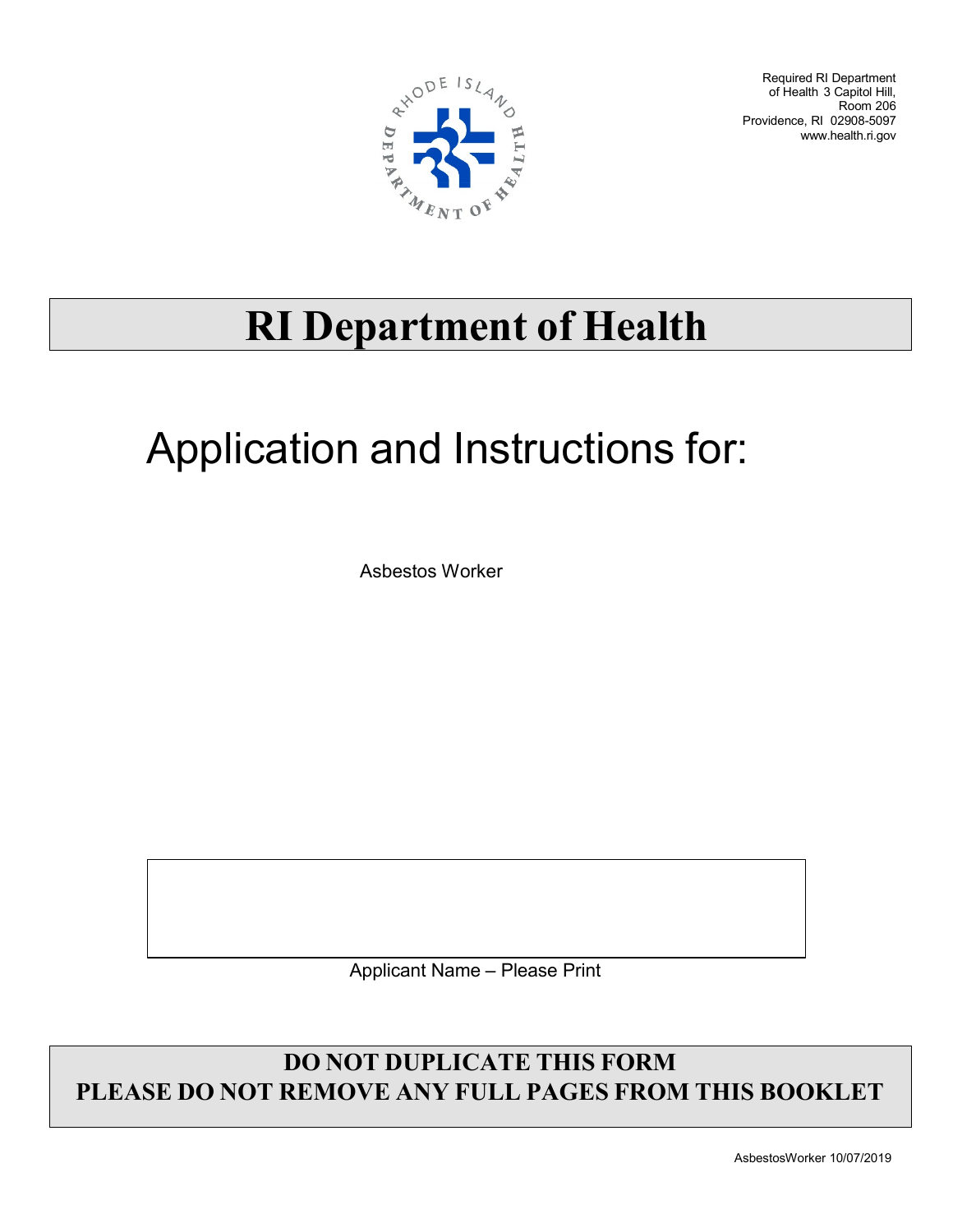## **INSTRUCTIONS**

 Please use a ball point pen. Please answer all questions. Do not leave blanks. Incomplete forms will not be accepted, and your application will be returned to you. Information can be obtained on our website at [www.health.ri.gov.](http://www.health.ri.gov/)

Please mail your completed application, fee and the required documents to:

Rhode Island Department of Health (RIDOH) Center for Healthy Homes and Environment Room 206 - 3 Capitol Hill Providence, RI 02908-5097

- 1) Application fee of **\$40.00** in the form of a Check or Money Order, made payable to **General Treasurer, State of RI**
- 2) Attachments as listed below:

| <b>Required</b><br><b>Documentation</b>   | Copy of current certificate(s) indicating successful completion of an Asbestos Worker training<br>Course as required by § 1.18.8(A) of RIDOH Regulation 216-RICR-50-15-1 - Asbestos<br>Control. Any training course taken earlier than 12 months prior to application must be<br>supplemented by an Asbestos Worker Review Course as required by §1.18.8(C) of 216-RICR-<br>$50-15-1$ . |
|-------------------------------------------|-----------------------------------------------------------------------------------------------------------------------------------------------------------------------------------------------------------------------------------------------------------------------------------------------------------------------------------------------------------------------------------------|
| <b>Performance</b><br><b>Requirements</b> | You must work under the authority of a RIDOH-licensed Asbestos Contractor as required by §<br>1.4.2(A)&(B) of 216-RICR-50-15-1.                                                                                                                                                                                                                                                         |
|                                           | You must work under the on-site supervision of a RIDOH-licensed Asbestos Supervisor as<br>required by § 1.4.2(A)&(B) of 216-RICR-50-15-1.                                                                                                                                                                                                                                               |
|                                           | You may not work beyond the expiration date of your most recent training course certificate<br>until you successfully complete an Asbestos Worker review course as required by § 1.18.8(C)<br>of 216-RICR-50-15-1.                                                                                                                                                                      |

Please contact the Center for Healthy Homes and Environment at 401-222-7796 or [doh.asbestos@health.ri.gov](mailto:doh.asbestos@health.ri.gov) if you have questions about the application process.

Please make a photocopy of your entire completed application for your records before mailing it to RIDOH. RIDOH is not responsible for providing you with a photocopy of your application.

Please allow RIDOH fifteen (15) business days to process your application.

You will be notified by mail when to come to RIDOH to have your photograph taken and your ID badge printed.

You may review the status of your application at [https://healthri.mylicense.com/Verification.](https://healthri.mylicense.com/Verification)

**PLEASE NOTE: RIDOH can no longer handle applications on a "walk-in" basis. Please do not drop applications off at RIDOH.**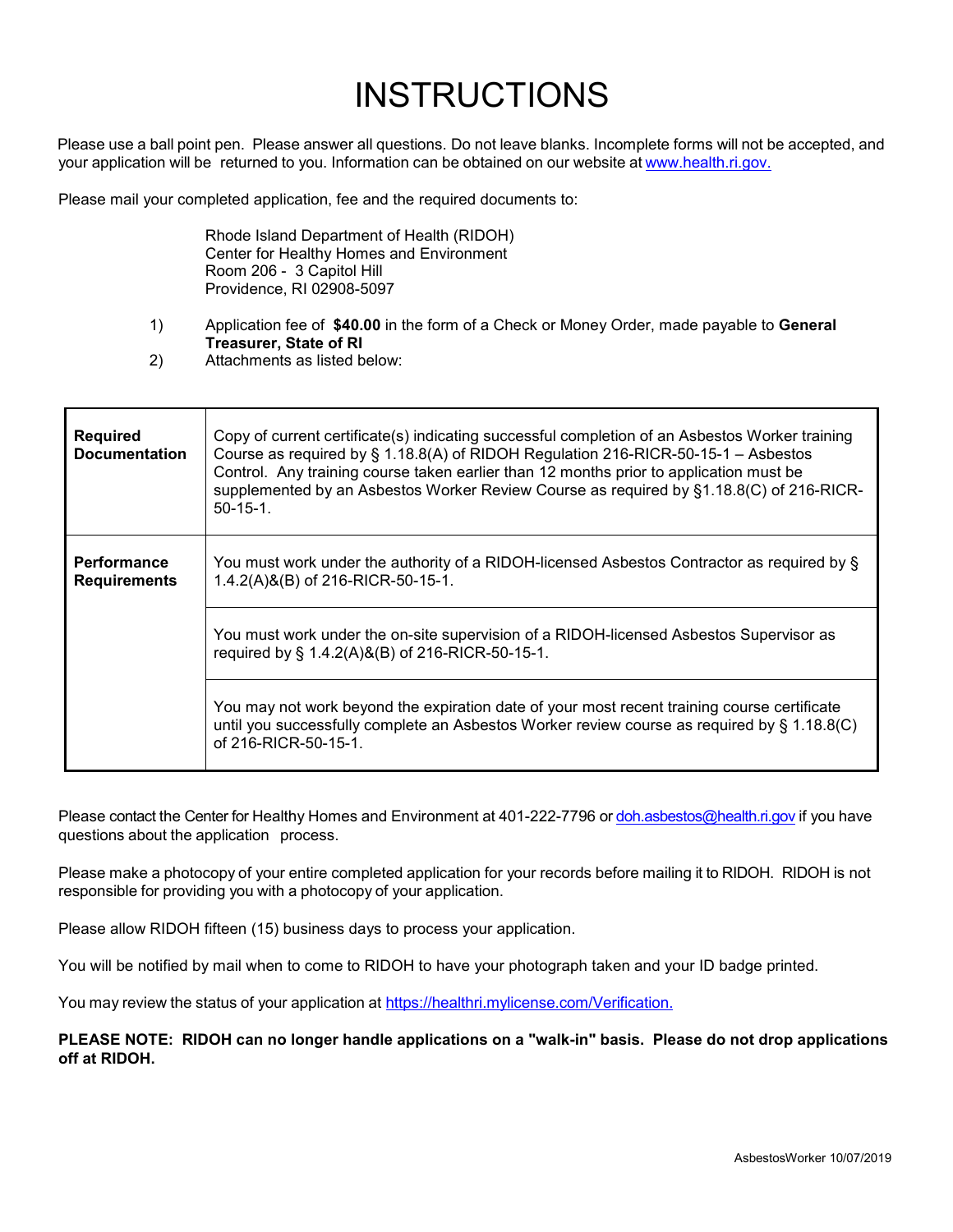| State of Rhode Island and Providence Plantations<br><b>Department of Health</b>                                                                         |                                                                                                                                                                                                                                                                                                                                                                                                                                                             |  |  |  |  |
|---------------------------------------------------------------------------------------------------------------------------------------------------------|-------------------------------------------------------------------------------------------------------------------------------------------------------------------------------------------------------------------------------------------------------------------------------------------------------------------------------------------------------------------------------------------------------------------------------------------------------------|--|--|--|--|
| Name:<br>This is the name that will be<br>printed on your License and<br>reported to any inquiries<br>about this License.<br>Do not use nicknames, etc. | Name:<br>First Name<br>Prefix<br>Last Name<br>Suffix<br>(Mr/Mrs/Dr.)<br>(Jr/III)                                                                                                                                                                                                                                                                                                                                                                            |  |  |  |  |
| Date of Birth:                                                                                                                                          | $\mathbf{I}$<br>$\mathsf{L}$<br>Date of Birth: I<br>Month<br>Year<br>Dav                                                                                                                                                                                                                                                                                                                                                                                    |  |  |  |  |
| <b>Gender:</b>                                                                                                                                          | Male  <br>Female                                                                                                                                                                                                                                                                                                                                                                                                                                            |  |  |  |  |
| <b>Residence Information:</b><br>You must notify RIDOH of<br>all address, phone number<br>and email changes.<br>(Not published on<br>RIDOH's website).  |                                                                                                                                                                                                                                                                                                                                                                                                                                                             |  |  |  |  |
|                                                                                                                                                         | Email Address: <u>Communications</u> of the contract of the contract of the contract of the contract of the contract of                                                                                                                                                                                                                                                                                                                                     |  |  |  |  |
| <b>Business/Employment</b><br>Information:                                                                                                              | Company Name - Company Name - Company Name - Company Name - Company Name - Company Name - Company Name - Company Name - Company of the United States of the United States of the United States of the United States of the Uni                                                                                                                                                                                                                              |  |  |  |  |
| SSN:<br>(Social Security Number)                                                                                                                        | Pursuant to Chapter 76 of Title 5 of the Rhode Island General Laws, as amended, any person applying for or<br>renewing any license, permit, or other authority to conduct a business or occupation within Rhode Island must<br>have filed all required state tax returns and paid all taxes due the state or must have entered into a written<br>installment agreement to pay delinquent state taxes that is satisfactory to the Tax Administrator.<br>SSN: |  |  |  |  |